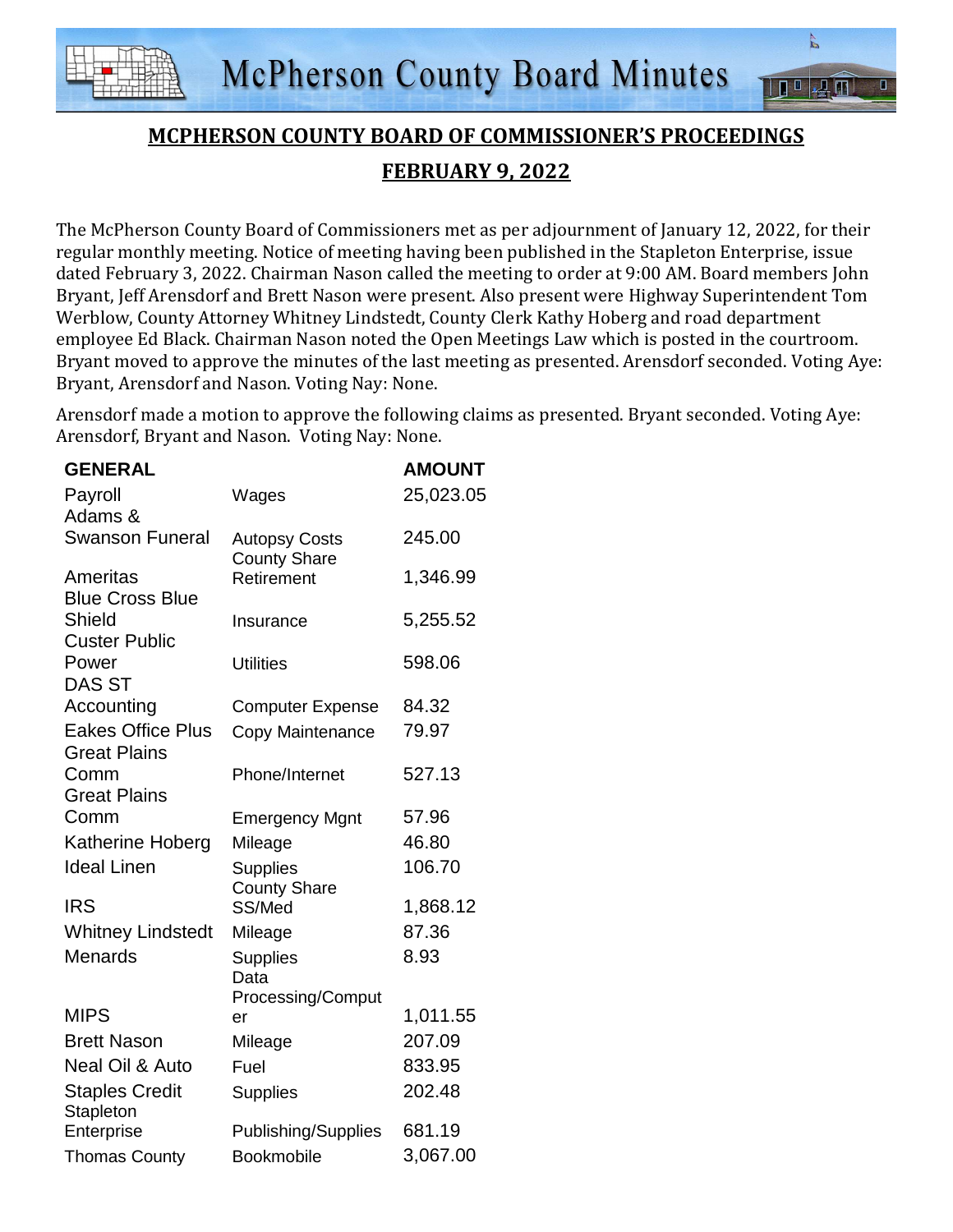

 $\overline{\mathsf{a}}$ 

 $\mathbb{Z}^{\mathbb{Z}}$ 

Library

| <b>US Bank</b>                             | Postage                            | 219.28        |
|--------------------------------------------|------------------------------------|---------------|
| Viaero                                     | <b>Sheriff Phone</b>               | 81.00         |
| Village of<br><b>Stapleton</b>             | Trash<br>Disposal/Equip<br>Rental  | 2,480.00      |
| <b>ROAD</b>                                |                                    | <b>AMOUNT</b> |
| Payroll                                    | Wages                              | 9,580.00      |
| <b>Ace Hardware</b>                        | <b>Supplies</b>                    | 39.27         |
| Ameritas                                   | <b>County Share</b><br>Retirement  | 579.15        |
| <b>Blue Cross</b>                          | <b>County Share</b><br>Insurance   | 2,095.96      |
| <b>Bomgaars</b>                            | Equipment                          | 48.46         |
| Fastenal<br>Frey's General                 | <b>Shop Supplies</b>               | 317.90        |
| <b>Store</b><br><b>Great Plains</b>        | Equipment                          | 30.40         |
| Comm                                       | Telephone                          | 104.31        |
| <b>Husker Steel</b>                        | <b>Culverts</b>                    | 2,553.60      |
| <b>IRS</b>                                 | <b>County Share</b><br>SS/Med      | 730.50        |
| <b>JM Parts</b>                            | <b>Machine Repair</b>              | 211.38        |
| Kully Pipe & Steel                         |                                    |               |
| Supply<br>McPherson Co.                    | <b>Auto Gate Steel</b>             | 10,320.40     |
| Inheritance<br>Medical                     | Reimbursement<br>Payments          | 5,337.97      |
| <b>Enterprises</b>                         | Drug Screen                        | 35.00         |
| <b>Menards</b><br><b>Midlands</b>          | <b>Supplies</b>                    | 42.10         |
| <b>Occupational Med</b>                    | Drug Screen<br>Heating/Fuel/Repair | 20.00         |
| <b>Neal Oil</b>                            | s                                  | 6,348.38      |
| <b>NMC Exchange</b><br><b>North Platte</b> | <b>Machine Repair</b>              | 2,639.01      |
| Hardware                                   | <b>Safety Supplies</b>             | 5.98          |
| Powerplan<br>Stapleton                     | Maintenance                        | 608.27        |
| Enterprise                                 | Publishing                         | 14.36         |
| <b>TC Engineering</b><br><b>Troyer</b>     | <b>Highway Supt</b>                | 750.00        |
| Enterprises                                | <b>Shop Supplies</b>               | 580.92        |
| <b>US Bank</b>                             | <b>Shop Supplies</b>               | 76.69         |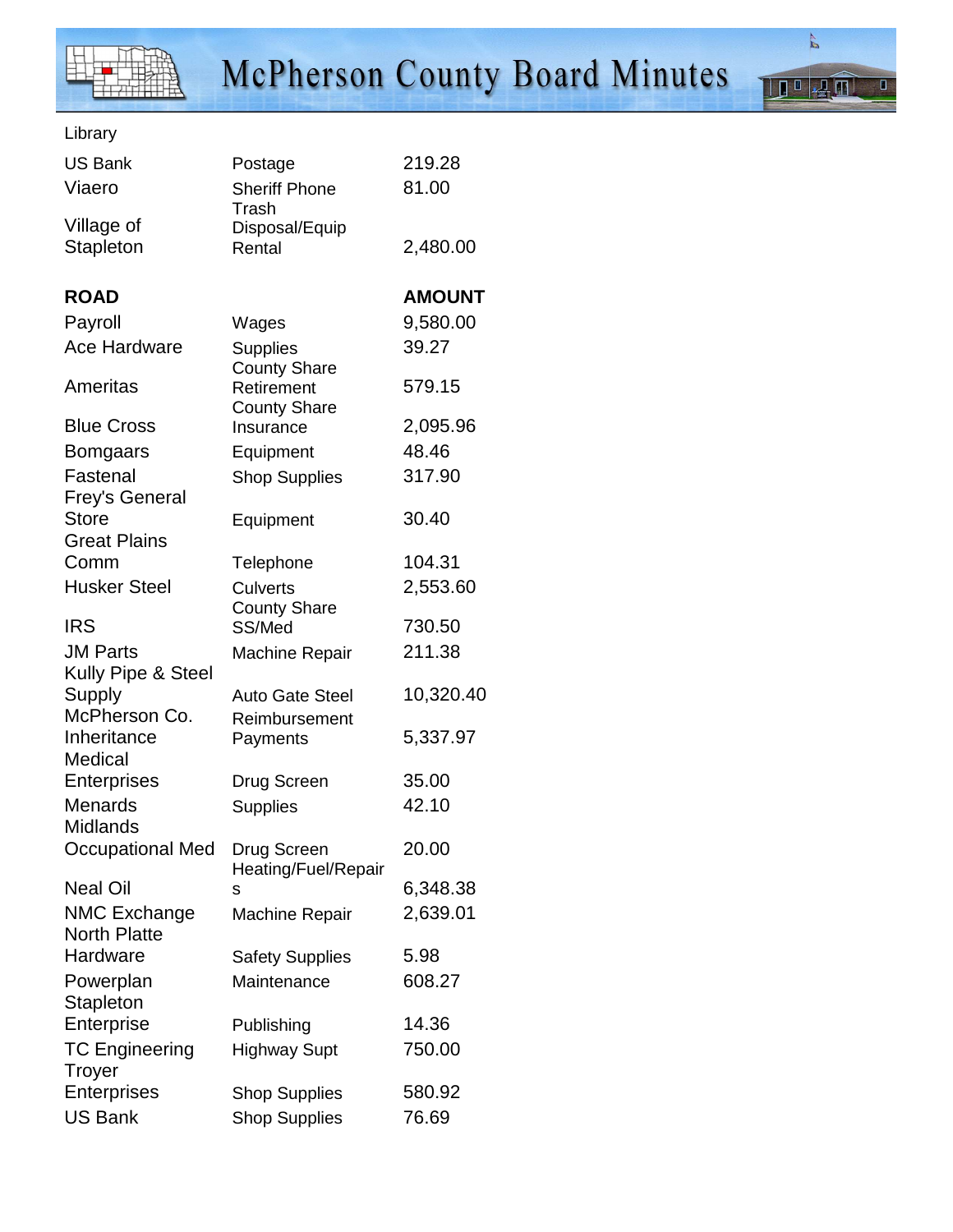

 $\Pi^0$ 

## **FAIR**

Ideal Linen Supplies 34.74

## **SENIOR MEAL PROGRAM**

Prairie Hills Café Senior Meals 2,873.00

The commissioners discussed the current Interlocal Agreement between Lincoln County and the McPherson County Veteran's Service Committee. Arensdorf made a motion to issue a 30-day notice of cancellation to Lincoln County, which will be delivered by registered mail. The McPherson County Veteran's Service Committee and McPherson County Commissioners plan to appoint Rich Cook as the local Veteran's Service Officer following cancellation of the Interlocal Agreement with Lincoln County. The motion was seconded by Bryant. Voting Aye: Arensdorf, Bryant and Nason. Voting Nay: None.

Harold Arensdorf was present and addressed the commissioners concerning a tree which is beside his residence but is also located on county property. The tree is causing problems on his property and he requests that it be removed. John Bryant will contact Weaver Tree Service and discuss the details of the removal. Due to the fact that the tree is partially or completely on county property, the county will cost-share the removal of the tree with Mr. Arensdorf.

The commissioners discussed roads with Ed Black. Ed reports that the road department has been building auto-gates and they are all complete. The road department needs to replace several delineator reflectors and needs safety flags for wash-outs and road hazards. Tom Werblow will locate these items on-line and forward the information to the clerk for ordering.

Arensdorf made a motion to approve the February Road Plan as presented by Bryant. Nason seconded. Voting Aye: Arensdorf, Nason and Bryant. Voting Nay: None.

**At 9:45, a Safety Committee Meeting** was held. Those present were, Tom Werblow, Whitney Lindstedt, John Bryant, Brett Nason, Jeff Arensdorf, Ed Black and Kathy Hoberg. Werblow gave flyers and a presentation on Battery Charging Hazards and the Dangers of Acids, Bases and Alkali.

**At 10:00 AM, the annual One & Six- Year Road Plan Hearing** was held in the courtroom. Notice of Hearing having been published in the February 3<sup>rd</sup> edition of the Stapleton Enterprise. Those present were Highway Superintendent Tom Werblow, Jeff Arensdorf, John Bryant, Brett Nason, Whitney Lindstedt, Ed Black and Kathy Hoberg. Everyone was given a copy of the plan. Tom Werblow addressed those in attendance with explanation of the plan. There were no members of the public present for comment. Bryant made a motion to approve and adopt the 2022 One & Six- Year Road Plan as presented. Arensdorf seconded. Voting Aye: Bryant, Arensdorf and Nason. Voting Nay: None. The hearing was closed at 10:30 AM.